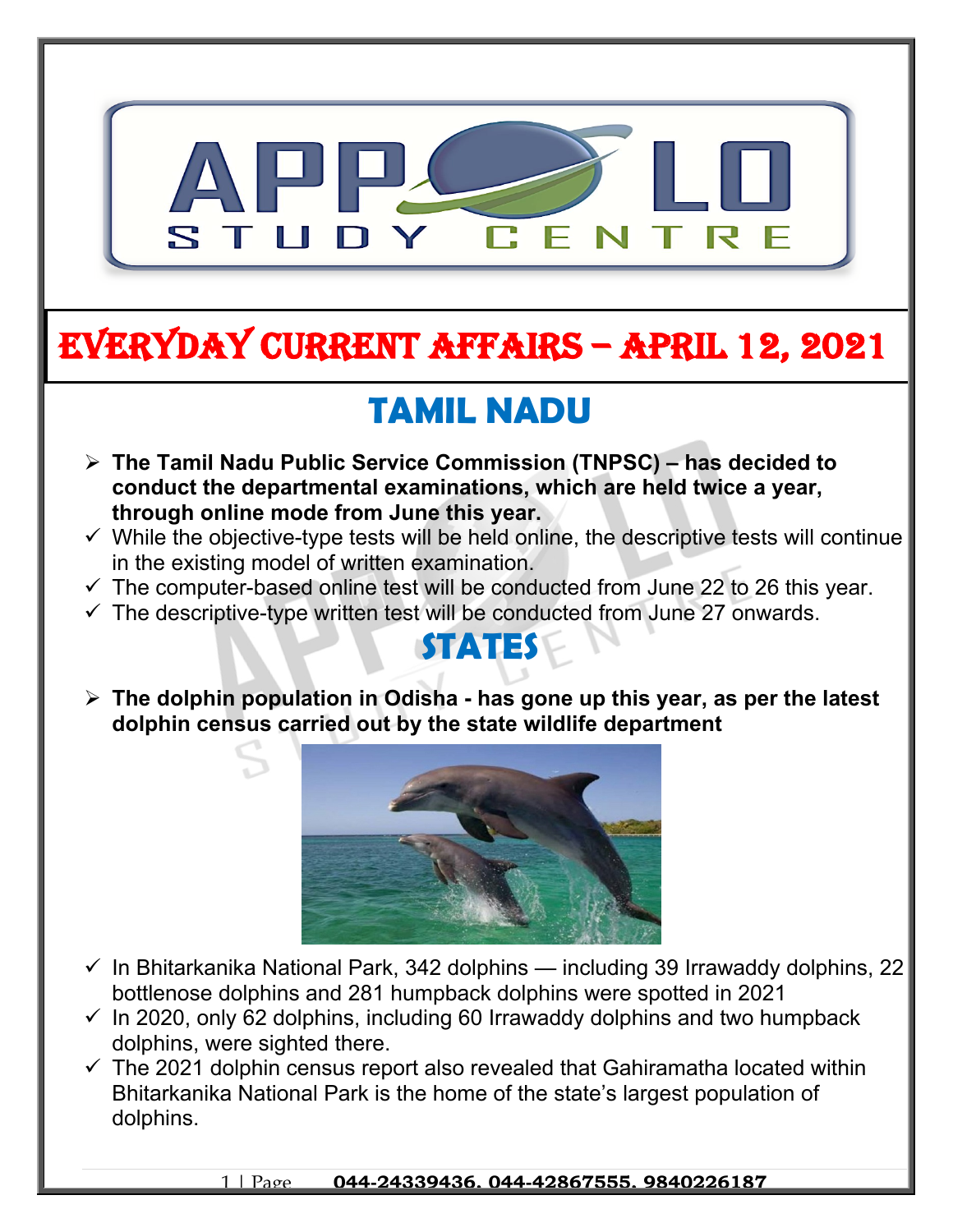- $\checkmark$  In general, Irrawaddy dolphins reside in the estuary areas of Chilika Lake, while humpback dolphins reside in Gahiramatha
- $\checkmark$  Irrawaddy dolphins are spotted only in Asia from Chilika to Indonesia
- $\checkmark$  A total of 188 dolphins, including 162 Irrawaddy dolphins and 26 bottlenose dolphins, were sighted in Chilika lake in 2021.
- $\checkmark$  In 2020, 163 dolphins 146 Irrawaddy and 17 bottlenose were spotted in the lake
- $\checkmark$  The Irrawaddy Dolphins have been listed under 'endangered' category in the IUCN Red List.
- $\checkmark$  The Dolphin distribution in Chilika lake is the highest single lagoon population.
- $\checkmark$  In 1981, the lake was designated as the first Ramsar site of India.
- $\checkmark$  Gahiramatha was declared a marine sanctuary in 1997 to protect the endangered Olive Ridley sea turtles in the Gahiramatha beach, the world's largest rookery of sea turtles.
- $\checkmark$  Dolphins have been categorised as 'endangered' on the International Union for the Conservation of Nature's Red List
- $\checkmark$  The annual survey was conducted on January 15, 2021 by 'Transact survey' method involving binoculars, GPS, range finder and data recording sheets

### **NATIONAL**

- **The Centre has banned the export of the drug Remdesivir in injection form alongwith its Active Pharmaceutical Ingredients (API)**
- $\checkmark$  The decision of the government is prompted by the rising demand of the drug for treatment of Covid-19 and to prevent hoarding of the drug
- $\checkmark$  Drugs inspectors and other officers have also been directed to verify stocks and check malpractice and also take other effective actions to curb hoarding and black marketing.
- $\checkmark$  The companies producing the drug have installed capacity of about 38.80 lakh units per month
- $\checkmark$  The government has asked the manufacturing companies to ramp up production of the drug
- $\checkmark$  Further, all local manufacturers of Remdesivir have been advised to display on their website details of their stockists or distributors to facilitate access to the drug.
- $\checkmark$  Originally used for treating Ebola, the anti-viral drug has proven useful in the treatment of Covid-19 patients.
- $\checkmark$  At present, seven Indian companies are producing Injection remdesivir under voluntary licensing agreement with the American pharmaceutical company Gilead Sciences that holds the patent for the product.
- $\checkmark$  The Centre has also advised states to follow the National Clinical Management Protocol for Covid-19 which is based on evidence and includes remdesivir as an investigational therapy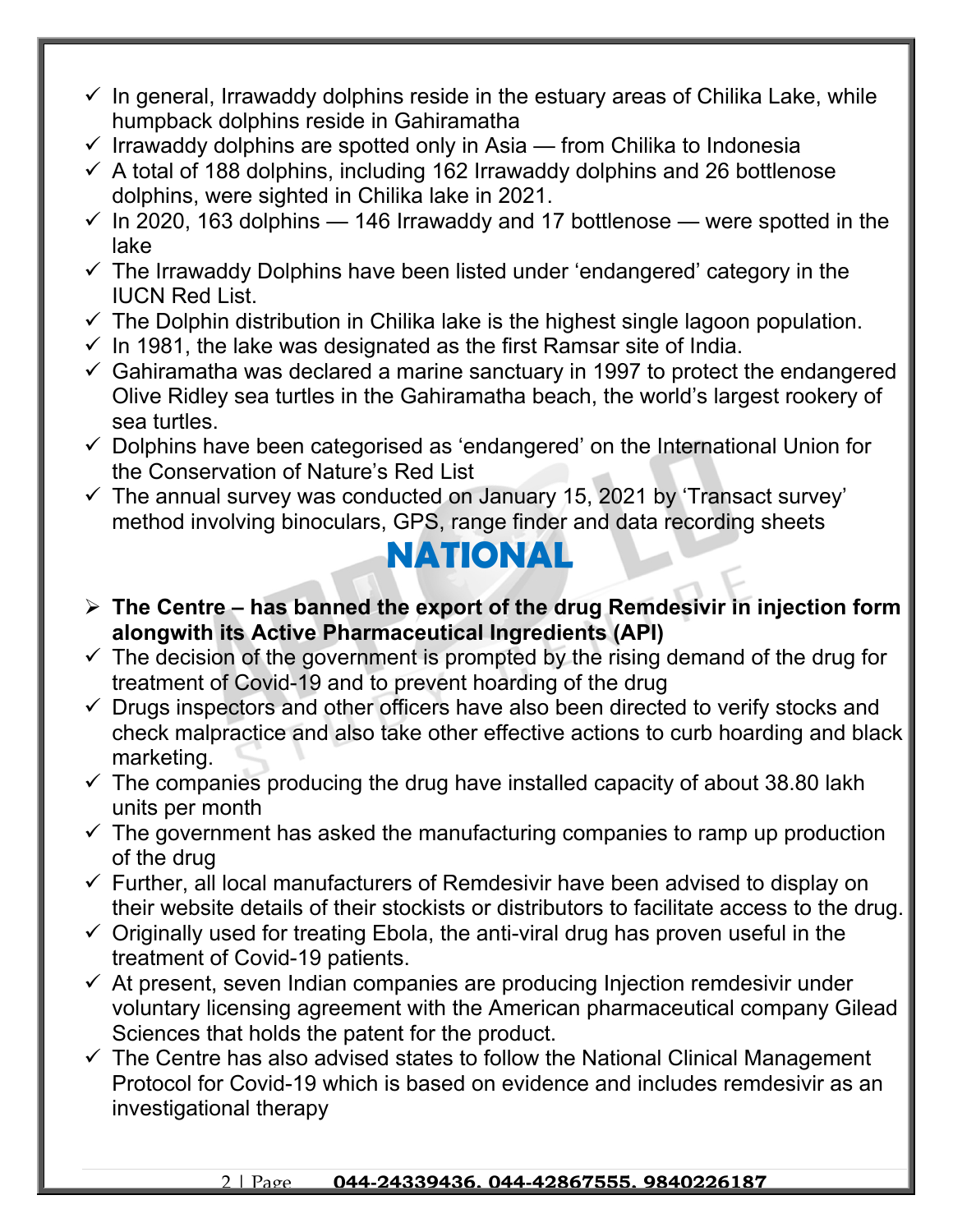### **SCIENCE, TECHNOLOGY & ENVIRONMENT**

- **The four Indian astronaut-elects have successfully completed their Gaganyaan training in Russia and have arrived in Bengaluru recently**
- $\checkmark$  Apart from the basic astronaut training, the four IAF test pilots, now employees of Isro, will soon start the mission-specific training that will happen in multiple Indian cities.
- $\checkmark$  The Gaganyaan module-specific training different conditions and reactions they need — will take place in Bengaluru, while buoyancy and water survival tests and training will happen at Chennai-based NIOT (National Institute of Ocean Technology).
- $\checkmark$  Some of the centrifuge tests will happen at the Institute of Aerospace Medicine (IAM) while physical and some simulator training will happen at the Isro Satellite Integration and Testing Establishment (ISITE), both in Bengaluru.
- $\checkmark$  Training in Russia was generic and their Gaganyaan-specific training medical training, psychological training, advanced training, and flight simulation training will happen now.
- $\checkmark$  Isro had signed a contract for astronaut training with the Russian organization, Glavkosmos
- **The Military College of Electronics and Mechanical Engineering (MCEME) has developed a new artificial intelligence-based device to caution dozing drivers of defence vehicles**
- $\checkmark$  The new device will alert the vehicle driver with a loud buzzer if his eyes close for more than three seconds
- $\checkmark$  The loud buzzer will ensure the drivers don't doze off while driving long distances, thereby preventing accidents
- $\checkmark$  This device was developed by Colonel Kuldeep Yadav of Military College of Electronics and Mechanical Engineering (MCEME) at Secunderabad
- $\checkmark$  It has been successfully tested in three Army vehicles for three months.
- $\checkmark$  The new device has been handed over to the Telangana government for trial on commercial vehicles.
- $\checkmark$  The current estimated price would be around Rs 10,000 for a device, but the cost is expected to reduce once there is large-scale production
- $\checkmark$  The AI-based Accident Prevention System is a small, economical and rugged device that can be mounted in the driver's compartment.
- $\checkmark$  The system is designed to be adjustable and can be easily mounted on existing cars and trucks.
- $\checkmark$  The power supply to the device is taken directly from the vehicle battery and can be used for long hours.
- $\checkmark$  It is also equipped to alert the vehicle owners through email.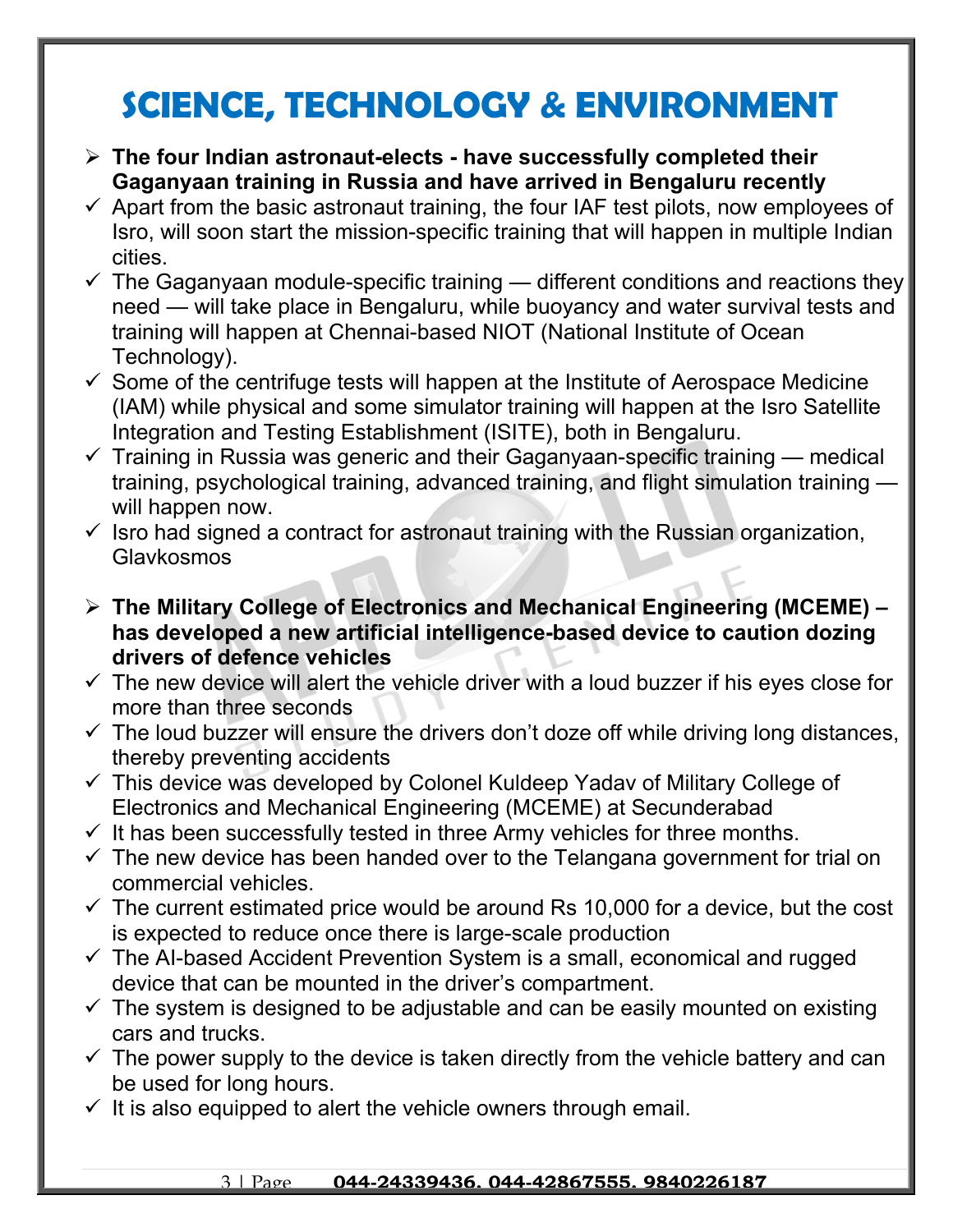- In a study carried out for the road transport ministry in 2019, one-fourth of drivers had admitted that they had fallen asleep behind the wheel and this was more prevalent in the case of truck drivers.
- **The National Aeronautics and Space Administration (NASA) plans to land first person of colour and first woman on moon under its 'Artemis' programme**
- $\checkmark$  The mission, sponsored by the Biden-Harris administration, aims to land the astronauts on the lunar south pole by 2024
- $\checkmark$  The 'Artemis' program is named after the Greek goddess of the Moon and the twin sister of Apollo, the inspiration behind Nasa's first moon landing mission.
- $\checkmark$  The initial group of Artemis astronauts also includes Indian American Raja Chari.
- $\checkmark$  According to Nasa, the Artemis programme will serve as a proving ground for the returning astronauts to the Moon, who will later be sent to Mars
- $\checkmark$  However, NASA is yet to announce the first two crew members of the Artemis programme.
- $\checkmark$  NASA has requested 24.7 billion USD of funding for 2022 under the programme.
- $\checkmark$  The other international partners in the programme are JAXA (Japan Aerospace Exploration Agency), Italian Space Agency, UK Space Agency, UAE space Agency, Brazilian Space Agency, Australian Space Agency, State Space Agency of Ukraine, Canadian Space Agency, and the European Space Agency.
- $\checkmark$  The total cost of the programme is estimated to be 35 billion USD.
- $\checkmark$  The programme is to be implemented in three parts Artemis I, II and III
	- $\checkmark$  The first part is to be launched in 2021 as an unscrewed flight to test the space launch system and Orion spacecraft
	- $\checkmark$  The second part will be launched in 2023 as the first crewed flight test
	- $\checkmark$  The last part will land the astronauts on the lunar south pole by 2024

### **AWARDS**

 **Union Education Minister Ramesh Pokhriyal Nishank - recently presented the AICTE Lilavati Awards, 2020 in New Delhi.** 



4 | Page **044-24339436, 044-42867555, 9840226187**